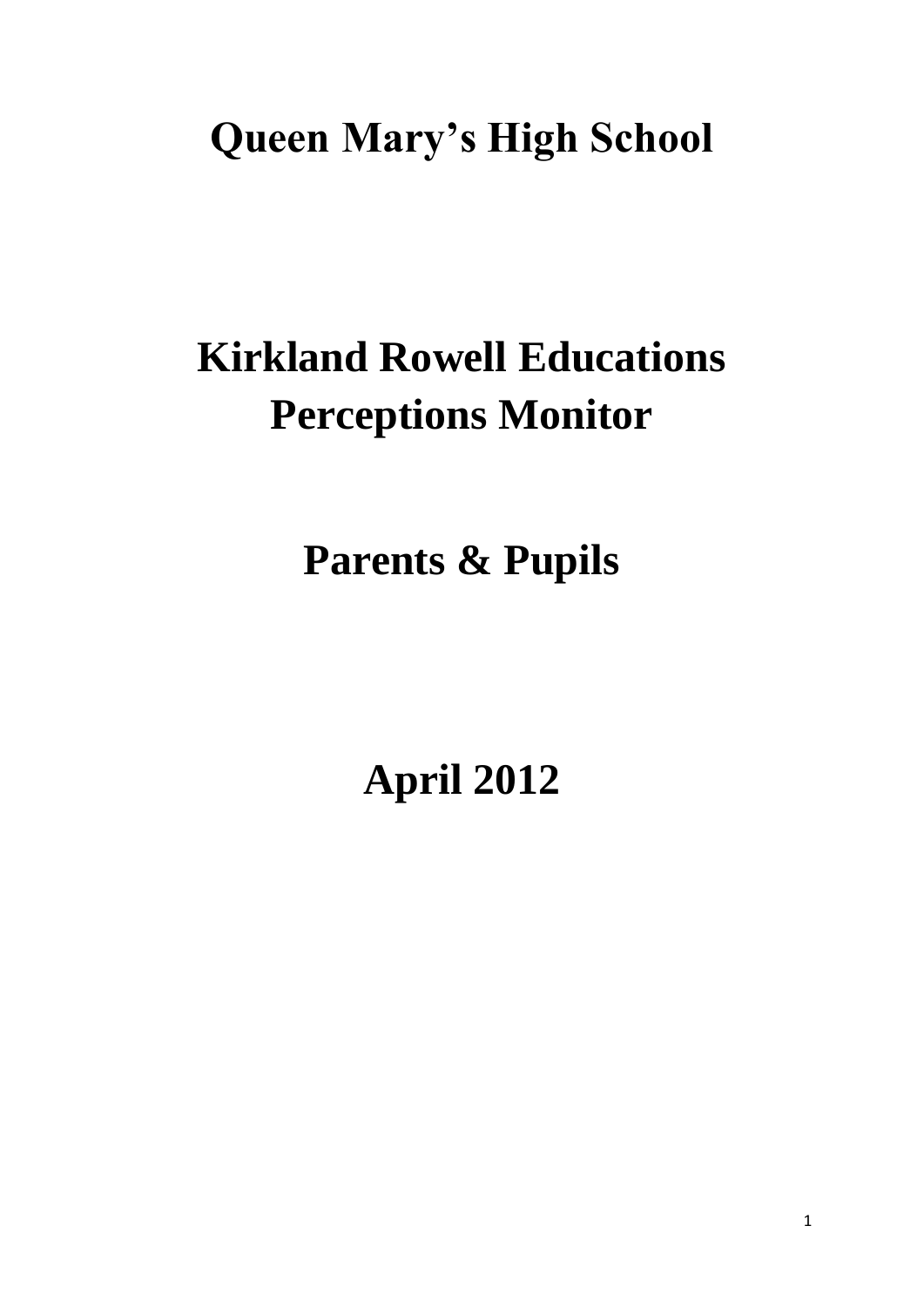Staff, parents and pupils were all given the opportunity to complete a comprehensive Kirkland Rowell questionnaire in April 2012. The completed questionnaires were returned to Kirkland Rowell for analysis and a summary of the findings is given in this document.

Thank you to everyone who completed the survey, the feedback given is very valuable in planning for the future of the school and the Senior Leadership Team (SLT) will be taking the comments forward when looking at the School Improvement Plan for next year. 63.8% of staff, 41.0% of parents and 87.5% of students completed the survey, sufficient numbers in each case to be able to produce data for all criteria.

Kirkland Rowell state that Queen Mary's High School has reason to be happy with the majority of its activities. Comments showed that the majority of parents and pupils are very happy with the school and many of the negative comments were qualified in light of the parents' and pupils' overall satisfaction with the school.

In order for teaching and learning to be effective it is essential that the behaviour of students is managed effectively and so it was very pleasing to see that students are most happy with 'Truancy Control', 'Control of Bullying' and 'School Discipline'.

As in all things there are areas which could be improved and although many of the comments in this summary relate to these issues these should be viewed in the context of the large number of positive responses given to most areas. Responses to many of the points raised are given below.

The school has always prided itself on offering a wide choice of options at both GCSE and 'A' level and will continue to do so but in some years no students choose to study a particular subject and in this case classes do not run. Some students commented in their responses that they would like to see a wider choice of subjects at GCSE including Business Studies, Psychology and Law. We have discussed these possibilities and decided that they are not subjects we will be offering in the foreseeable future. Business Studies and Psychology are offered at 'A' level and we are advised that there would be no advantage in offering them at GCSE because some of the content is repeated. In the case of Law universities do not require either a GCSE or 'A' level in Law for entry to a Law course but are seeking students who show excellent critical thinking skills which they have developed through the study of other subjects. We very much support the development of critical thinking skills and all year 9 pupils are offered the opportunity to gain a level 2 award in Reasoning and Thinking skills.

The offer of Greek & Latin GCSE was raised by parents, these are subjects that all students are given the opportunity to study during their time at Queen Mary's High School and a new cohort began studying these languages in September 2012. We currently have 30 students studying Latin and 16 students studying Greek, these students will take their GCSE in 2015.

We offer a wide range of extra-curricular activities in school covering most curriculum areas and additionally Sport, Literature, Duke of Edinburgh Awards, Film club, Games club, Debating and various national competitions. We do however recognise that students and their parents are not always fully aware of what we do offer and we are committed to improving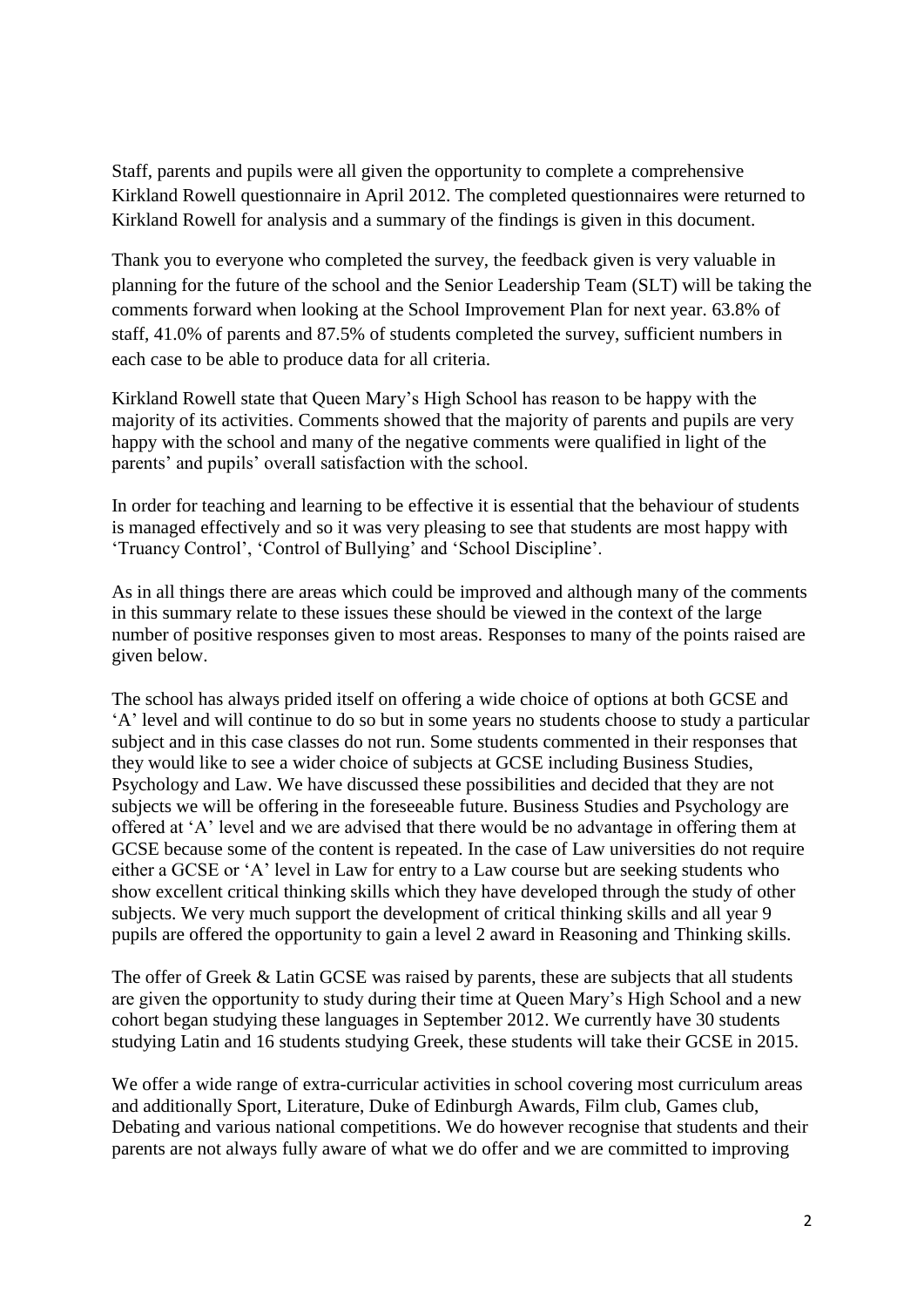communication with parents. We are therefore looking at different possible ways of passing on information, including putting a new parent tab on our web-site.

We were aware that our Career's Advice Service was not giving students the level of support they deserved and having investigated various possibilities we have purchased the services of a new provider who will deliver a much enhanced Careers Advice Service. This began with all year 11 students having a careers interview on the Learning Review Day in September. Feedback from these interviews was very positive and students felt it was a valuable experience which will help them make the right choices for their future.

When pupils and parents look at league tables it is understandable that they may not be completely happy with the exam results at Queen Mary's High School. However, the league tables do not give the complete picture. When our exam results are looked in the context of the school, national data shows very clearly that overall the 'A' level and GCSE results for our pupils are higher than would be expected given their starting point. In technical jargon, when the performance of individual students is studied in more detail, our results show positive value added and over the last four years this has been an increasing trend.

It was very pleasing to read that many of the parents who commented said how happy and confident their child had been since starting at Queen Mary's High School. It was equally disappointing that some parents are least happy with 'Developing Confidence', 'Happiness of the Child' and 'Developing Potential' because these characteristics are the embodiment of our core values which are at the heart of our Vision Statement. We have an extensive pastoral care system in school including Personal Achievement Managers for each year group, two members of staff employed solely to look after the welfare of students and a variety of support programmes designed to help students develop their social skills and become confident, happy and successful individuals. We will be looking to see how we can further develop these systems this year and have made a start by basing our assembly programme around 'Values' with a different value being highlighted each month, the first of which is Respect.

Parents and students both highlighted 'Healthy Lifestyle' as a cause for concern with the quality of food provided at lunchtime being cited as a particular issue. The canteen does serve a variety of dishes each day which always include salad and pasta dishes, sandwiches (on both white and brown bread), wraps, freshly made soup (in the winter) and jacket potatoes with a variety of fillings. Pizza is regularly served, as are potato wedges and burgers but no food is fried and on the occasions chips are served they are oven chips. A variety of fresh fruit is always available together with a selection of yoghurts for dessert. Promoting a healthy lifestyle is very important to us and we will continue to respond to feedback and look regularly at the quality of the food served in the canteen. However, some students do not like the healthier options we offer and prefer to eat toast at breaktime followed by bread rolls or a plate of potato wedges for lunch. We need to work with these students to promote healthy eating and ensure that they do choose some of the healthy options on offer.

The quality of some of our school facilities was an area that staff, parents and students said made them least happy. The senior leadership team work very hard to ensure that we always get maximum value for the money we spend on the school facilities and this includes having a regular program of redecoration for all areas of the school and creating spaces which are multi-purpose. However, we have a small site and limited funding which inevitably means that we are unable to make all of the improvements and provide all of the facilities that we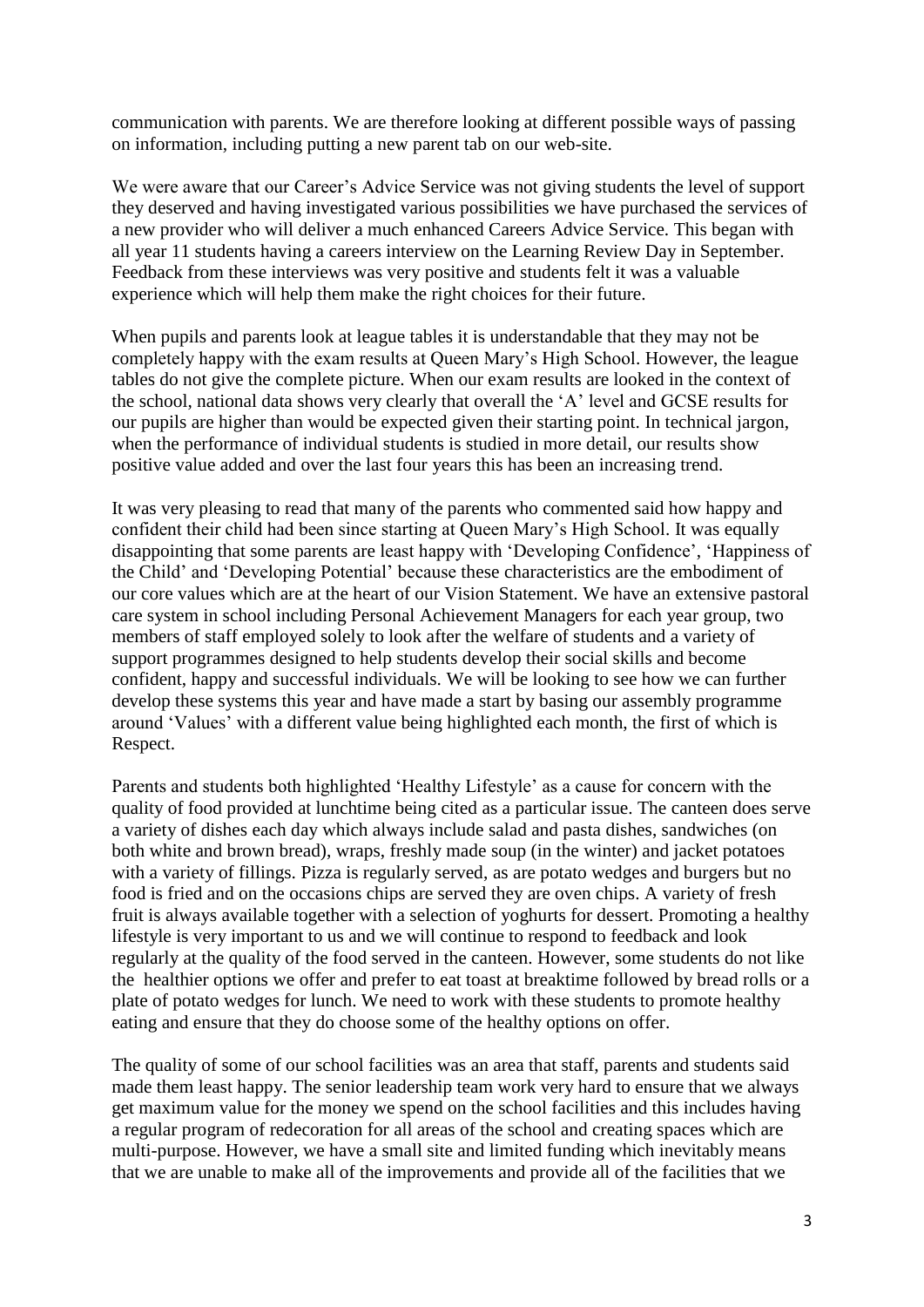would like to. Many of our buildings are grade II listed, over 100 years old and expensive to maintain. We are very aware that we need to improve the toilets at school and replace the roof over big school hall but both of these are major expenses which we are unable to meet out of our annual capital budget. We have being trying to secure a grant to carry out these works but have had no success to date. We will of course continue to seek alternative funding.

Quality of teaching in some areas was a concern with the use of supply teachers being specifically mentioned. As in any walk of life there will be times when staff are ill and unable to come into school and teach. We are very fortunate at Queen Mary's High School that our teachers are passionate about the education of our students and do their best to ensure that the education of students does not suffer when colleagues are ill. In the case of a short-term illness this means that other members of the department can step in to ensure that any work set is of an appropriate standard and quality. In the case of a long term absence we will contact a supply agency to find a suitable replacement teacher, which means someone who is qualified to degree level in the subject they will be teaching and has a proven track record. We have been very fortunate to have had some excellent and highly qualified replacement teachers over the last three years who have embraced our ethos and done their best for the students they have taught. Students should not assume that having a supply teacher means being taught by someone who is less qualified or less able than their regular teacher, it is just a different teacher helping them to make progress and reach their potential.

In terms of local community engagement we are not a 'community school' in a residential setting and few of our pupils live in the area immediately surrounding the school. However, we do engage with and support the local community in a number of ways including carol singing, visiting care homes, allowing some primary schools to use our facilities and providing regular activities for Looked After Children in Walsall.

If you would like to make any comments on this report then we would be pleased to hear from you either by e-mail to [kc@qmhs.org.uk](mailto:kc@qmhs.org.uk) or at one of our Parent Drop-In sessions on the last Wednesday of each half-term from 3:45pm – 6:00pm. You may also like to express your views by completing an Ofsted parent view survey accessible by logging on to [http://parentview.ofsted.gov.uk/.](http://parentview.ofsted.gov.uk/)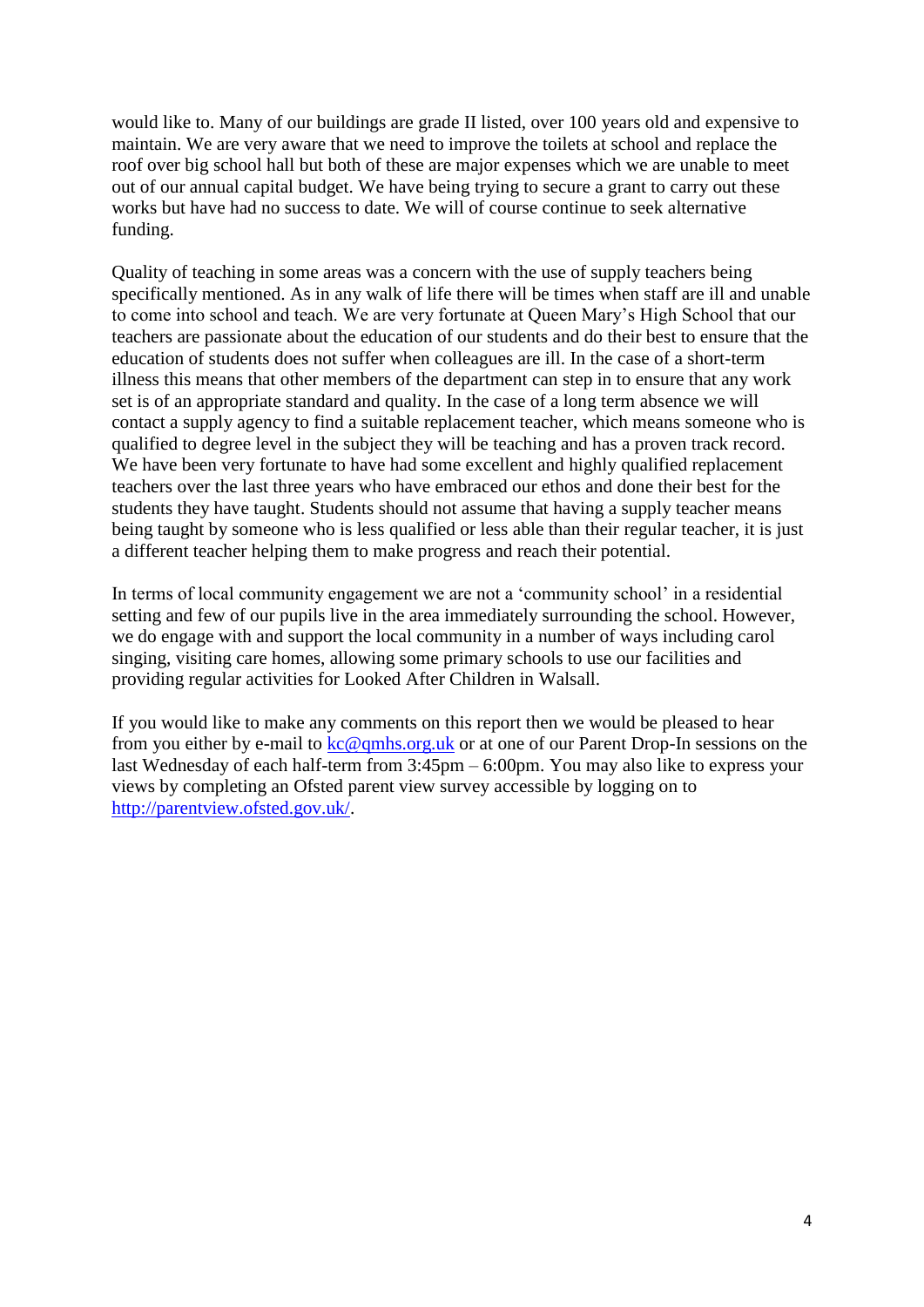|                                  | <b>Most Happy</b> |               | <b>Least Happy</b> |                         | <b>Priorities for</b><br>Improvement |               |
|----------------------------------|-------------------|---------------|--------------------|-------------------------|--------------------------------------|---------------|
|                                  | <b>Parents</b>    | <b>Pupils</b> | <b>Parents</b>     | <b>Pupils</b>           | <b>Parents</b>                       | <b>Pupils</b> |
| <b>School security</b>           |                   |               |                    |                         |                                      |               |
| <b>Availability of resources</b> |                   |               |                    |                         |                                      |               |
| <b>Truancy control</b>           |                   |               |                    |                         |                                      |               |
| <b>Control of bullying</b>       |                   |               |                    |                         |                                      |               |
| <b>School discipline</b>         |                   |               |                    |                         |                                      |               |
| Choice of subjects               |                   |               |                    |                         |                                      |               |
| <b>School communication</b>      |                   |               |                    |                         |                                      |               |
| <b>Levels of homework</b>        |                   |               |                    | $\overline{\mathbf{X}}$ |                                      |               |
| <b>School facilities</b>         |                   |               |                    |                         |                                      |               |
| <b>Developing confidence</b>     |                   |               | Χ                  |                         |                                      |               |
| Happiness of the child           |                   |               |                    |                         |                                      |               |
| <b>Developing potential</b>      |                   |               |                    |                         |                                      |               |
| <b>Exam results</b>              |                   |               |                    | $\overline{\textbf{X}}$ |                                      |               |
| <b>Computer access</b>           |                   |               |                    |                         |                                      |               |
| <b>Careers advice</b>            |                   |               |                    | $\overline{\textbf{X}}$ |                                      |               |
| <b>Healthy Lifestyle</b>         |                   |               | X                  |                         |                                      |               |
| <b>Teaching quality</b>          |                   |               |                    |                         |                                      |               |
| <b>Spanish</b>                   |                   |               |                    |                         |                                      |               |
| <b>PSHCE</b>                     |                   |               |                    |                         |                                      |               |
| RS                               |                   |               |                    |                         |                                      |               |
| D & T                            |                   |               |                    |                         |                                      |               |
| <b>Textiles</b>                  |                   |               |                    |                         |                                      |               |
| <b>Chemistry</b>                 |                   |               |                    |                         |                                      |               |
| <b>Biology</b>                   |                   |               |                    | $\overline{\mathbf{X}}$ |                                      |               |
| <b>Theatre Studies</b>           |                   |               |                    |                         |                                      |               |
| German                           |                   |               |                    |                         |                                      |               |
| <b>Physics</b>                   |                   |               |                    |                         |                                      |               |
| Psychology                       |                   |               | Χ                  |                         |                                      |               |
| <b>Business Studies</b>          |                   |               |                    |                         |                                      |               |
| <b>English</b>                   |                   |               |                    |                         |                                      |               |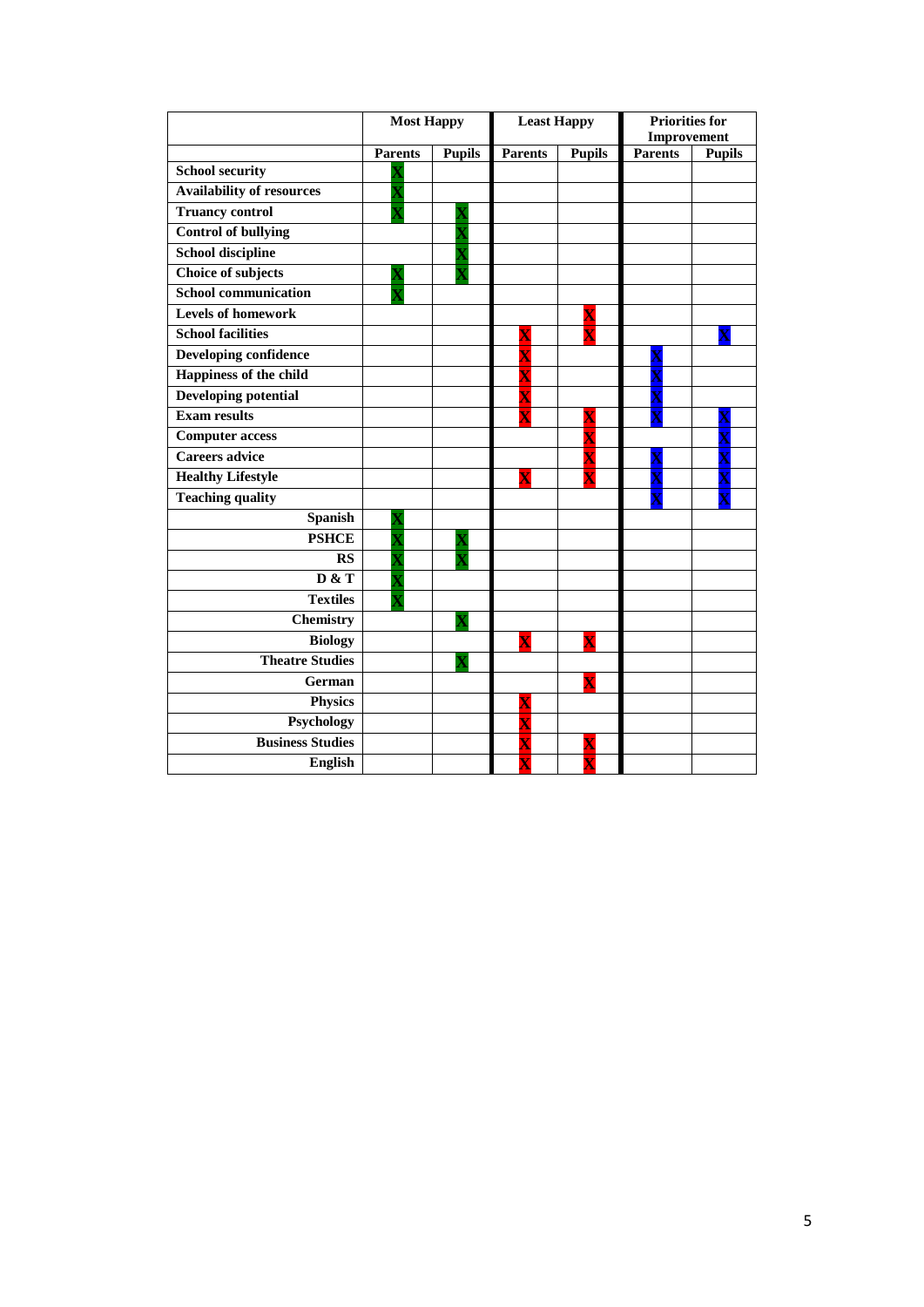## **Parent Survey key points – 295 completed questionnaires**

**Developing Confidence in Pupils** and **Career's Advice** are more important to parents than teachers thought they would be.

**School Communication** and **Developing Moral Values** are less important to parents than teachers thought they would be.

**School Security** is more important to parents at this school compared to parents at other similar schools but **Developing Moral Values** is less important.

As pupils progress through the school **Developing Potential** and **Career's Advice** become more important to parents but **School Facilities** and **Levels of Homework** become less important.

88.6% of parents would recommend Queen Mary's High School to another parent.

Parents are generally happy with the way in which the school delivers the Every Child Matters outcomes with the exception of **Healthy Lifestyle** where parents would like to see more exercise and a healthier diet for pupils.

# **Parent Evaluation Summary**

#### **Achievement Summary Grade – 2**

Of the 22 criteria in this section 20 were graded as good and 2 as satisfactory.

### *Areas for improvement:*

Ratio of parents saying school is improving versus declining English literacy across the curriculum

#### **Teaching Summary Grade - 2**

Of the 33 criteria in this section 1 was graded as outstanding, 31 as good and 1 as satisfactory.

#### *Areas for improvement:*

Teaching in Biology, Physics & Psychology Teaching of RWCM (English)

### **Behaviour and Safety Summary– 2**

Of the 47 criteria in this section 1 was graded outstanding and 46 as good.

#### *Areas for improvement:*

Community spirit Caring teachers Developing confidence Control of bullying

#### **Leadership Summary grade – 2**

Of the 44 criteria in this section 4 were graded as outstanding, 38 as good and 2 as satisfactory

#### *Areas for improvement:*

Ratio of parents saying school is improving versus declining School facilities Extra-curricular activities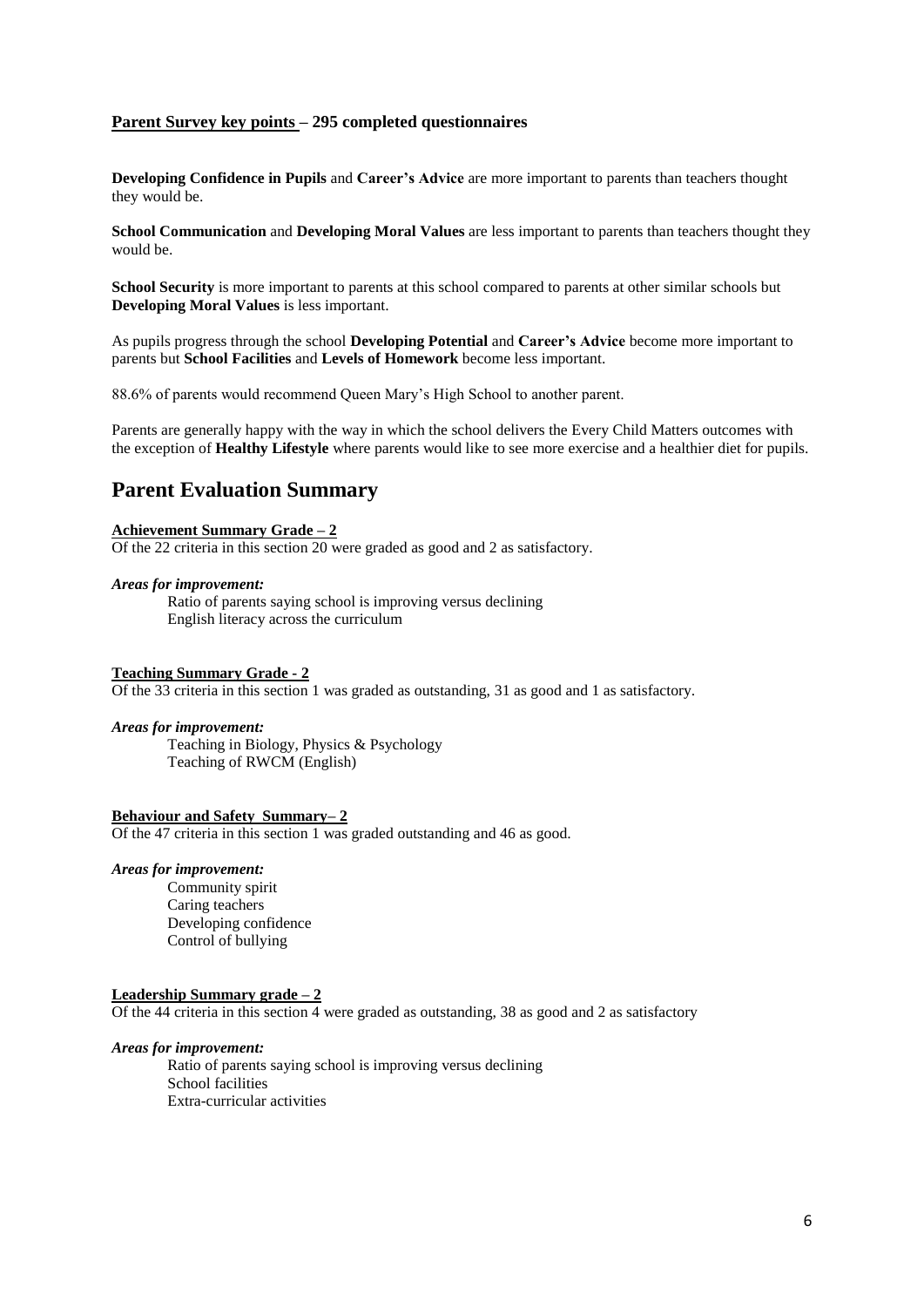## **SMCS Development Summary Grade – 2**

Of the 42 criteria in this section 3 were graded as outstanding, 33 as good and 6 as satisfactory

### *Areas for improvement:*

Encouraging local community activity English skills Extra curricular activities

## **Parents' Comments – over 150**

The specific comments of parents, which occurred on more than one occasion, were as follows.

Many of the parent comments were very positive and many of the negative comments were qualified in light of the parents' overall satisfaction with the school.

The parents were enthusiastic in the number of comments that they made and the comments were diverse in their nature.

Many of the parents who commented said how happy and confident their children had been since starting at Queen Mary's High School.

# Positive Comments (57)

Twenty four parents commented that they were happy with the overall performance of the school.

Fifteen parents were pleased with the overall standard of education provided.

Seven parents were pleased with the amount of learning support their child received.

Six parents were pleased with their child's progress.

Five parents believed that their child had grown in confidence.

# Teaching, Learning and Curriculum (68)

Thirteen parents felt that the quality of teaching in some subjects could be improved.

Twelve parents expressed concerns over the alleged decline in standards of the science department, with some commenting on the lack of teachers.

Nine parents commented on the incidence of staff absence, and the use of supply teachers.

Seven parents believed the amount of homework their child received to be excessive.

Six parents referred to staff as caring, helpful and approachable.

Five parents considered the choice of subject options to be restrictive.

Five parents requested teachers to be more approachable.

Four parents believed that additional support was required in weaker areas.

Three parents would welcome more practical PE lessons.

Two parents commented that their child's work did not always seem to be marked.

Two parents requested a wider range of extracurricular activities be made available.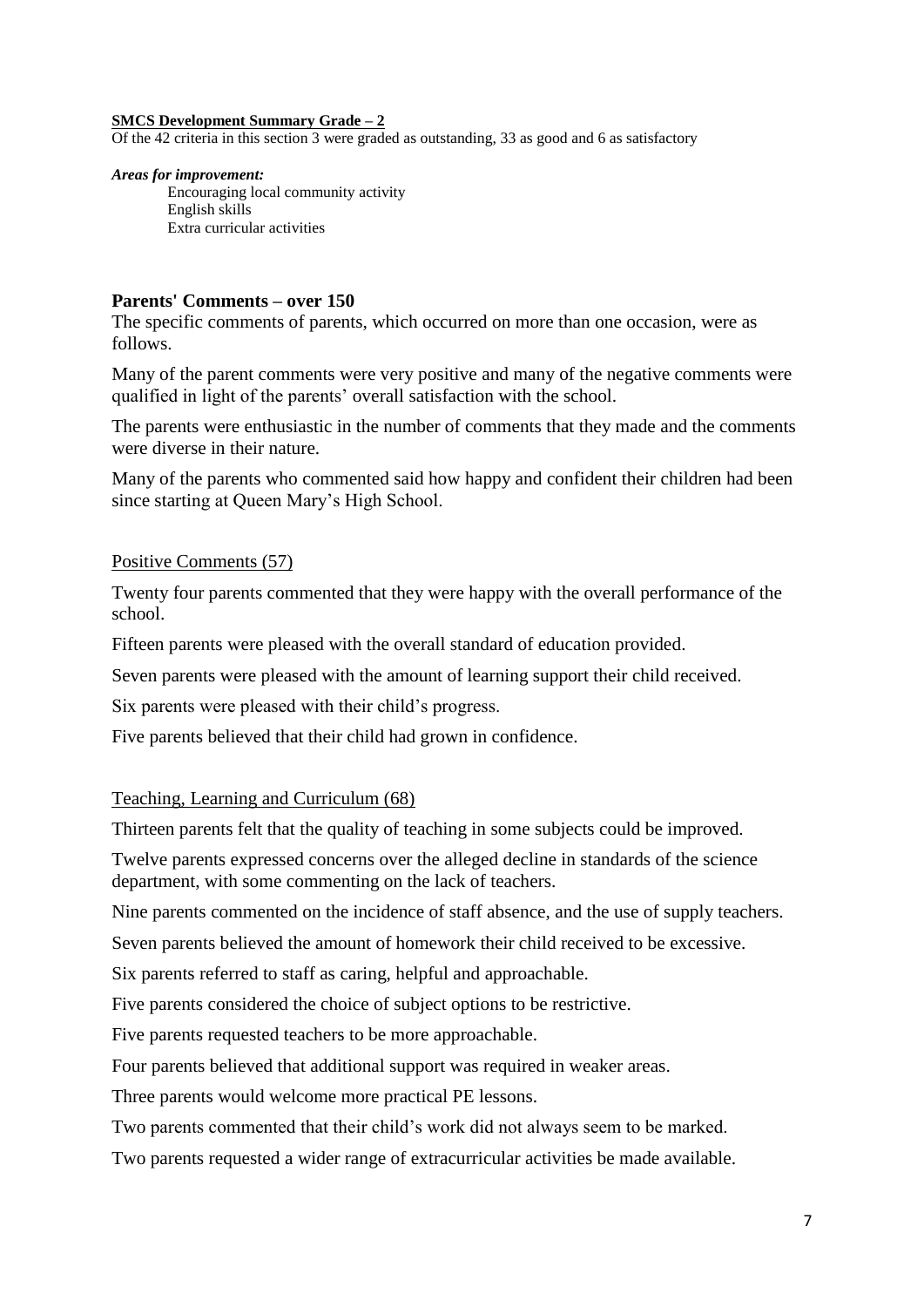# Learning Environment (16)

Six parents felt that the school was in need of improved hygiene and cleanliness.

Five parents felt that more could be done to improve school toilet facilities.

Five parents suggested overall improvements to the school and its facilities could be beneficial.

# Behaviour and Welfare of Students (20)

Eleven parents would welcome the provision of more healthy food options.

Ten parents felt that the school needed to take a stronger approach to discipline.

Four parents would welcome more rewards.

Three parents requested improved lunch menu choices, which they felt at present, were limited.

Two parents commented on the disruptive behaviour of some students and the seeming lack of control in class.

Two parents requested improved security within the school.

Two parents felt that more could be done to encourage their child to reach their full potential.

# Other (30)

Four parents believed that communication between the school and parents needed to improve.

Three parents felt that the lunchtime provision needed to improve.

Three parents believed the school website was in need of improvement.

Three parents would welcome the introduction of parents' evenings.

Two parents suggested that more could be done to improve the provision of careers advice.

Two parents requested more regular feedback on their child's progress.

Two parents felt that the school uniform was too expensive.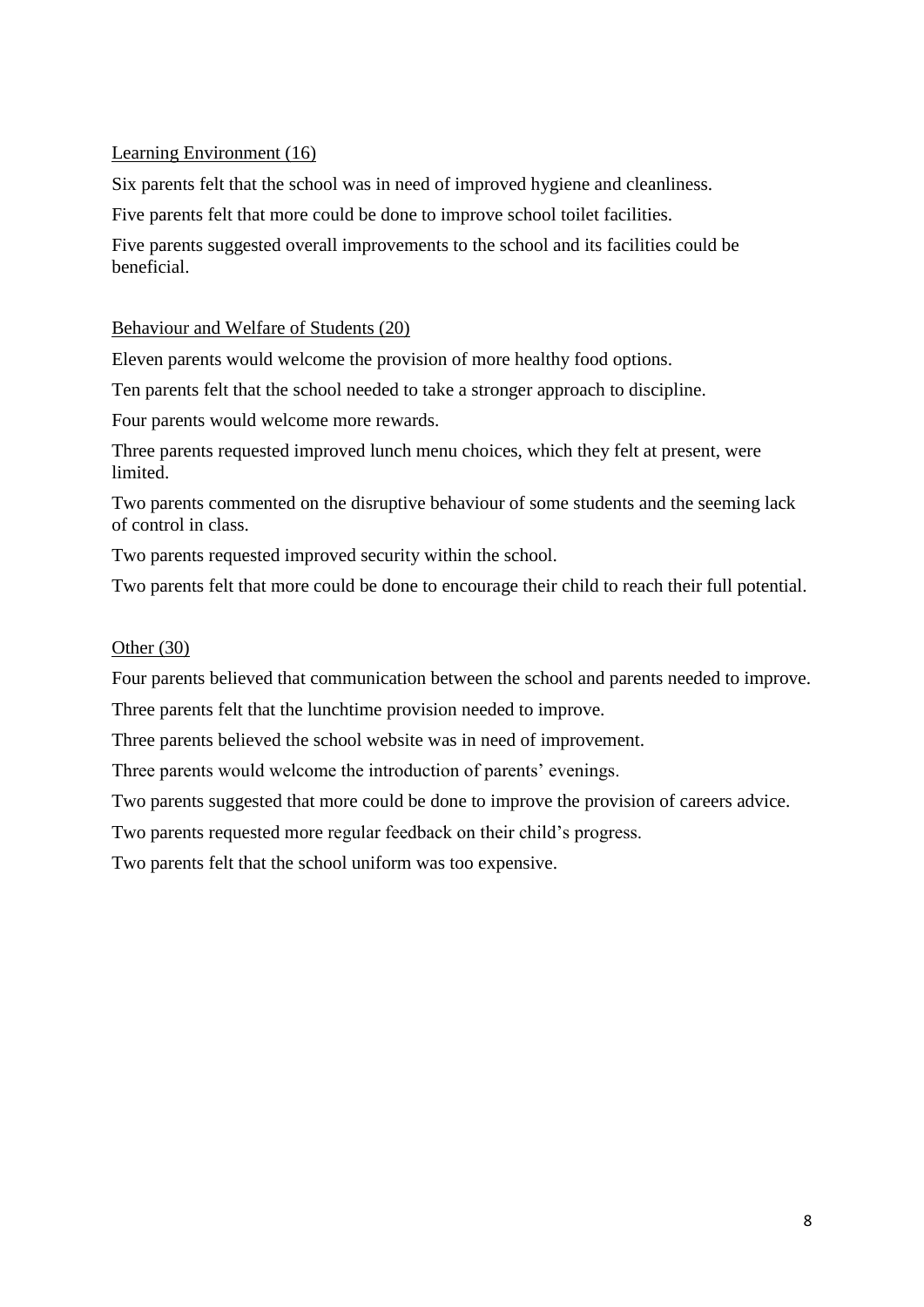# **Pupil Survey key points – 630 completed questionnaires**

Pupil's perception of their progress in the following subjects was significantly higher than the parent satisfaction: **Chemistry, Theatre Studies, Music, Physics, Psychology.**

Pupil's perception of their progress in the following subjects was significantly lower than the parent satisfaction: **Spanish, Resistant Materials, Textiles, History, Economics, Japanese.**

Pupils felt the school was performing significantly better than their parents did in the following areas: **Control of bullying, School discipline, Teaching quality, Developing confidence, Happiness of child.**

Pupils felt the school was performing significantly worse than their parents did in the following areas: **Availability of resources, School security, Levels of homework, Computer access, Workload tailored to child, Encouraging & listening to parent's views.**

**School discipline** and **Levels of homework** are more important to QMHS pupils than to pupils at other similar schools but **School facilities** and **Choice of subjects** are less important.

As pupils progress through the school **School security, School facilities** and **Levels of homework** become less of a priority to them but **Teaching quality, Caring teachers** and **Careers advice** become more important.

Pupils are generally happy with the way in which the school delivers the Every Child Matters outcomes with the exception of **Healthy Lifestyle,** where pupils would like to see greater promotion of a healthy diet, and **Encouraging Local Community Activity**.

# **Pupil Evaluation Summary**

## **Achievement Summary Grade – 2**

Of the 22 criteria in this section 6 were graded outstanding, 15 as good and 1 as satisfactory.

## *Areas for improvement:*

Ratio of pupils saying school is improving versus declining Exam results Developing potential

## **Teaching Summary Grade - 2**

Of the 33 criteria in this section 6 were graded as outstanding, 26 as good and 1 as satisfactory.

## *Areas for improvement:*

Teaching in Biology & Business Studies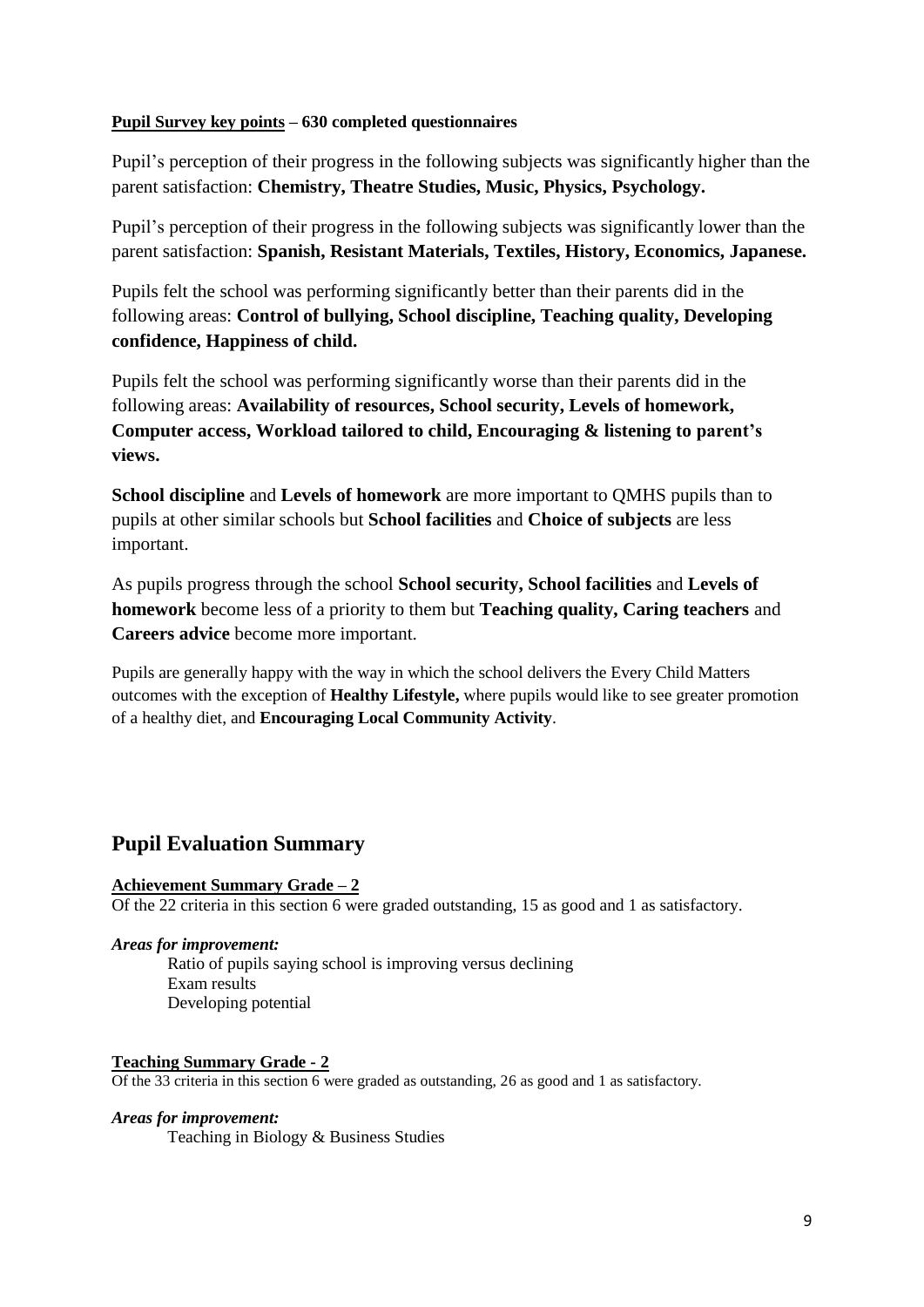# **Behaviour and Safety Summary– 1**

Of the 47 criteria in this section 31 were graded outstanding and 16 as good.

## *Areas for improvement:*

Continue to maintain / improve all criteria

# **Leadership Summary grade - 2**

Of the 44 criteria in this section 20 were graded as outstanding, 23 as good and 1 as satisfactory

## *Areas for improvement:*

Ratio of pupils saying school is improving versus declining School facilities Computer access Careers advice

# **SMCS Development Summary Grade – 2**

Of the 42 criteria in this section 24 were graded as outstanding, 14 as good and 4 as satisfactory

## *Areas for improvement:*

Encouraging local community activity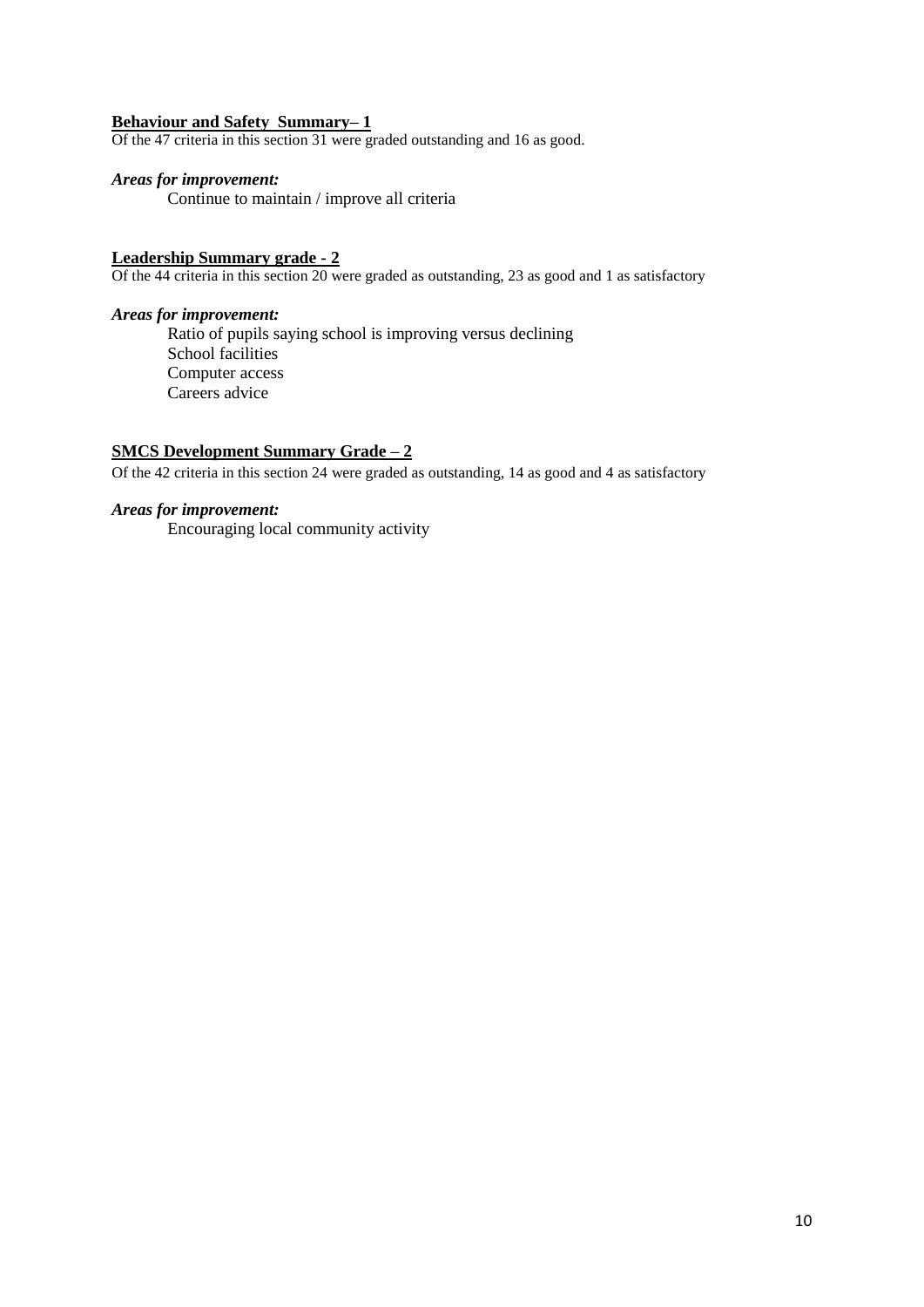# **Pupil comment summary – around 400 responses**

Students made many very positive comments about the school and a significant number of the negative comments listed below were qualified by saying that overall they were very happy with the school. Students new to year 12 gave particularly favourable comments comparing QMHS to their previous school and commenting on the quality of teaching, willingness of most staff to help them and the positive atmosphere in the school.

| <b>Comment</b>                                                                                                                                                                 | No.<br>responses        |
|--------------------------------------------------------------------------------------------------------------------------------------------------------------------------------|-------------------------|
| <b>Teaching, Learning &amp; Curriculum</b>                                                                                                                                     |                         |
| Poor standard of teaching including overuse of textbooks, number & quality of supply<br>teachers                                                                               | 76                      |
| Lack of caring teachers including not being approachable, having favourites, lack of<br>consistency in dealing with pupils, lack of help/encouragement, late finish to lessons | 62                      |
| Homework including too much, set on wrong night, during exam period, meaningless                                                                                               | 63                      |
| Lack of subject choice at GCSE & A level (Business Studies, Psychology, Latin, Greek,<br>Law, Media Studies)                                                                   | 13                      |
| Need more study leave                                                                                                                                                          | $\boldsymbol{2}$        |
| Want greater range of extra-curricular activities including local community engagement                                                                                         | 6                       |
| Lack of computer facilities including access to printers and blocking some web-sites                                                                                           | 15                      |
| Would like cookery taught to all years                                                                                                                                         | $\overline{7}$          |
| One to one tuition needed for all students                                                                                                                                     | $\mathbf{1}$            |
| <b>Learning Environment</b>                                                                                                                                                    |                         |
| Poor facilities including buildings & PE                                                                                                                                       | 18                      |
| Poor 6 <sup>th</sup> form facilities (no kitchen, microwave, kettle, hot water, place to chill)                                                                                | 7                       |
| Lack of cleanliness (particularly in toilets & canteen), cleaners should clean                                                                                                 | 27                      |
| School environment including redecoration, chewing gum stuck to desks and things left                                                                                          | 19                      |
| lying around                                                                                                                                                                   |                         |
| Locker rooms are dangerous - too small, overcrowded, year 8 locker room security                                                                                               | 13                      |
| Money is not spent wisely in school (moving $6th$ form centre, sliding doors in canteen,                                                                                       | $\overline{7}$          |
| Plasma screen)                                                                                                                                                                 |                         |
| Lack of resources (library)                                                                                                                                                    | $\boldsymbol{2}$        |
| Improve security including closure of gates                                                                                                                                    | $\mathbf{1}$            |
| <b>Behaviour &amp; Welfare of Students</b>                                                                                                                                     |                         |
| Lack of healthy food in the canteen                                                                                                                                            | 25                      |
| Need more activities to build confidence/self-esteem                                                                                                                           | $\mathbf{1}$            |
| Would like to see improvements in discipline (year 9 mentioned frequently), policy not                                                                                         | 36                      |
| always applied, disruption in lessons, lack of respect                                                                                                                         |                         |
| Inequality in giving out commendations between staff and year groups                                                                                                           | $\mathbf{1}$            |
| Lack of community spirit                                                                                                                                                       | $\overline{\mathbf{3}}$ |
| Unhappy at school                                                                                                                                                              | $\overline{\mathbf{3}}$ |
| Issues with bullying                                                                                                                                                           | 9                       |
| Too much pressure put on students to achieve                                                                                                                                   | $\overline{\mathbf{3}}$ |
| Students not encouraged to reach their potential                                                                                                                               | $\overline{\mathbf{4}}$ |
| 6 <sup>th</sup> form students should be treated as adults                                                                                                                      | $\overline{2}$          |
| Racism (not explained) $\&$ homophobia in students                                                                                                                             | $\overline{\mathbf{4}}$ |
| Student views not taken into consideration                                                                                                                                     | $\overline{2}$          |
| All students punished for lack of morals in a few. Loss of extended lunch                                                                                                      | 6                       |
| Discipline policy too harsh (attendance & truancy)                                                                                                                             | $\mathbf{1}$            |